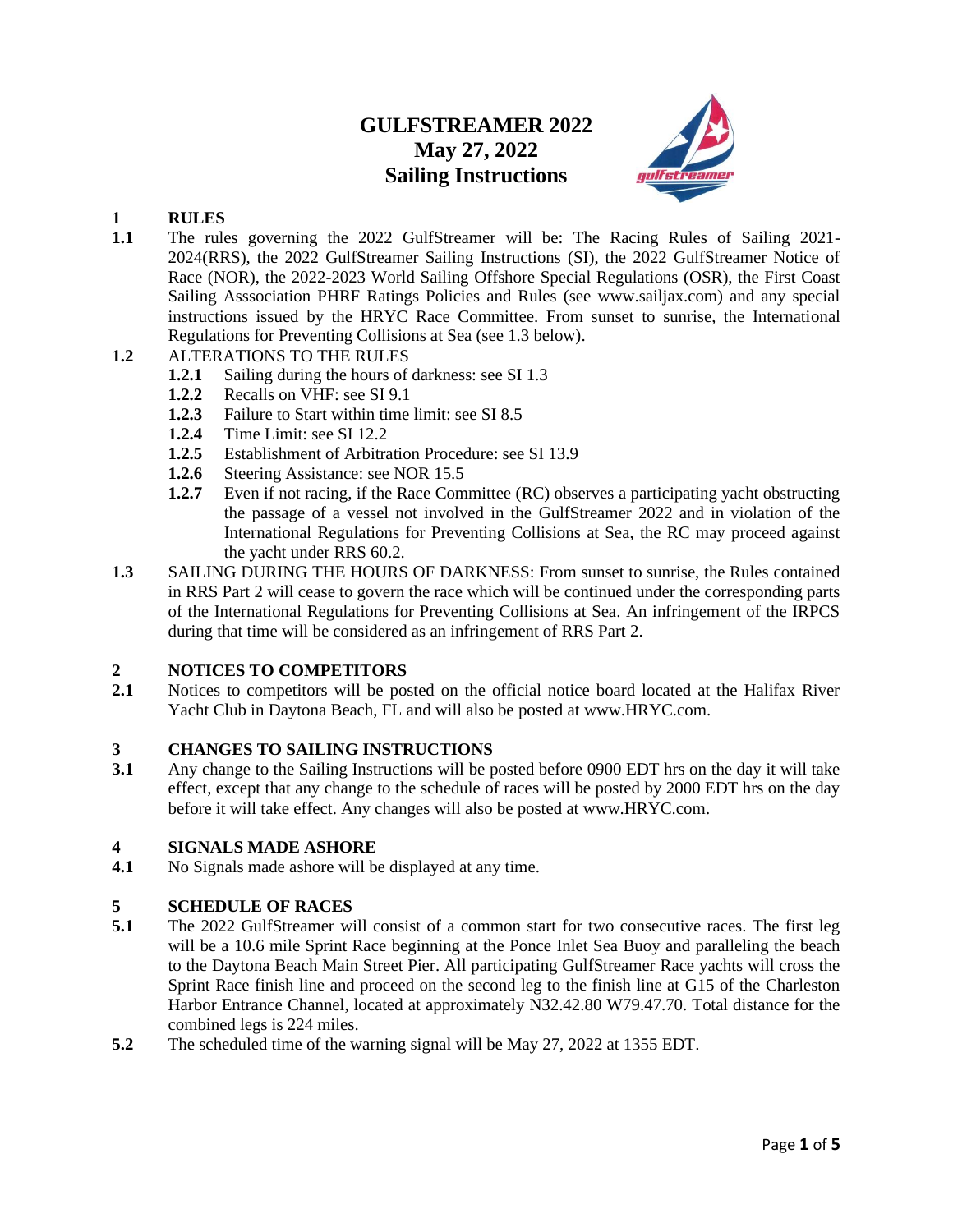# **6 THE COURSE**<br>**6.1** From the start 1

- From the start line at Ponce Inlet Sea Buoy "2", yachts will continue northerly, passing the Daytona Beach Main Street Pier within 300 yards due east of the pier (10.6 mile Sprint Race).
- **6.2** The RC will be stationed on the pier and will record a yacht's finish time when her bow crosses a line due east of the RC position at the end of the pier.
- **6.3** Yachts racing the GulfStreamer will continue to Charleston, SC, finishing at G15 of the Charleston Harbor Entrance Channel (224 miles total). Approximate position of G15 is N32.42.80, W79.47.70.

## **7 AREAS THAT ARE OBSTRUCTIONS**

**7.1** The following areas are designated as obstructions: None

## **8 THE START**

- **8.1** The scheduled time of the warning signal is May 27, 2022 at 1355 EDT.
- **8.2** Races shall be started as stated below in section 8.4 (SI). This changes Rule 26 (RRS).
- **8.3** The starting line will be between the Committee boat and the starting pin, Ponce Inlet Sea Buoy "2". All yachts racing in the Sprint Race and GulfStreamer are required to check in with the RC on VHF channel 72 prior to the start sequence. ( See SI 15.1)
- **8.4** The starting sequence will be as follows:
	- 1. Prior to the warning signal five short blasts of the horn will be sounded to alert the fleet.
	- 2. Five minutes before the start of the race a warning signal of a white flag will be raised and displayed for a period of one minute.
	- 3. Four minutes before the start of the race the white flag will be lowered.
	- 4. Four minutes before the start of the race a blue flag will be raised and displayed for a period of three minutes.
	- 5. One minute before the start of the race the blue flag will be lowered.
	- 6. The race will start upon the raising of the red flag one minute after the blue flag has been lowered.
	- 7. A single audible signal will be sounded upon the raising of all flags.
	- 8. The raising of a flag constitutes the official signal.
- **8.5** Yachts that nave not properly started within 30 minutes of the raising of the Start Flag may be scored DNS.

## **9 RECALLS**

- **9.1** Display of code flag "X" and one sound signal shall signal individual recalls. The RC will attempt to hail premature starters by sail number on VHF channel 72; yachts starting early and not restarting properly will be penalized one hour.
- **9.2** Display of the "First Repeater Flag" and two sound signals shall signal a general recall.

## **10 POSTPONEMENT**

**10.1** Display of the "Answering Pennant" and two sound signals shall signal a postponement. After a postponement, the "Answering Pennant" shall be lowered with a sound signal one minute before raising the white warning flag.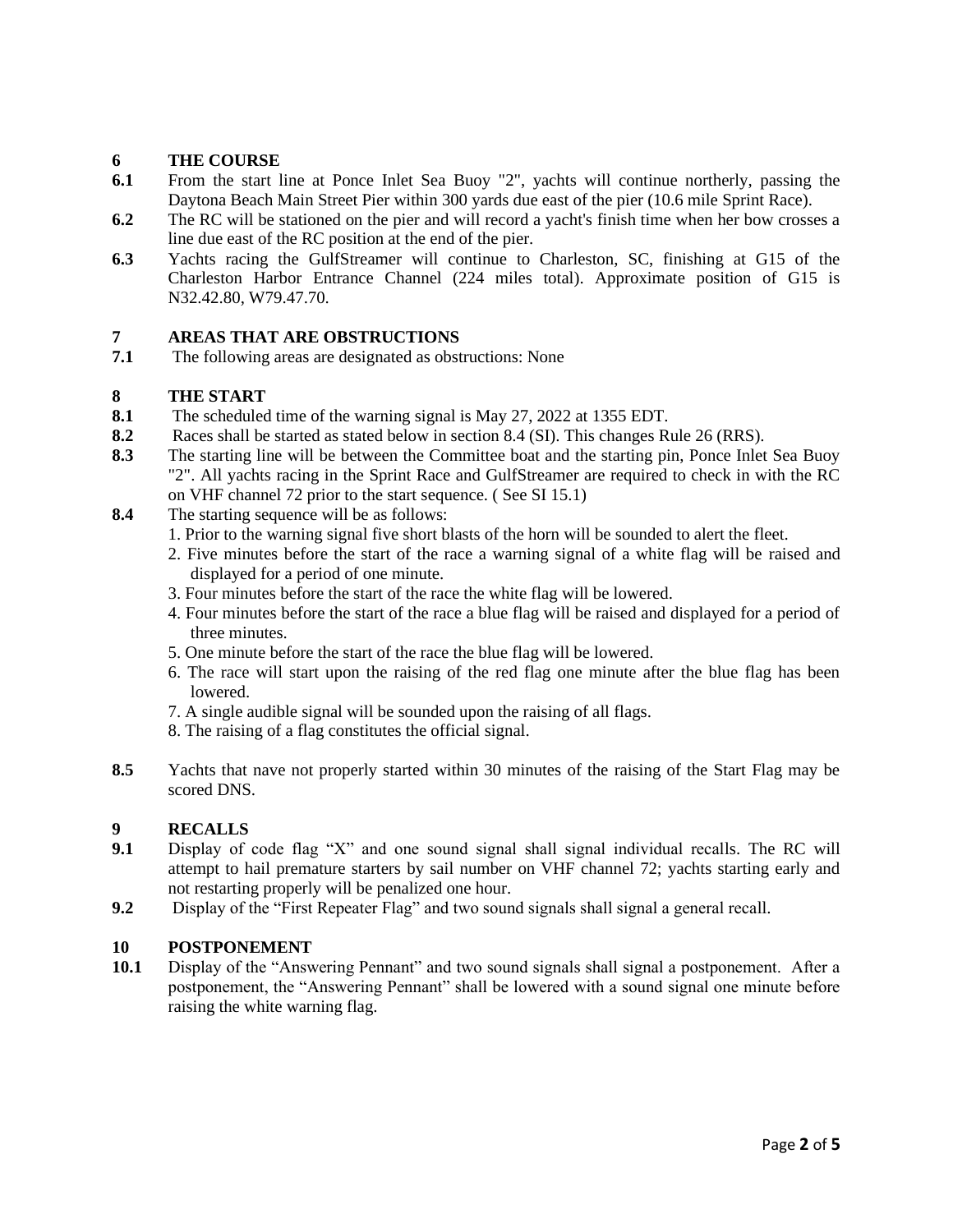# 11 **THE FINISH**<br>11.1 The Sprint Rac

- **11.1** The Sprint Race finish line will be an imaginary line extended due east from the RC station on the northeast corner of the Daytona Beach Main Street Pier. Yachts must pass within 300 yards from the end of the pier and will be scored as finished by the RC when the bow crosses the finish line.
- **11.2** The GulfStreamer yachts will finish at buoy G15 (approximate position N32.42.80, W79.47.70)of the Charleston Harbor entrance channel. The GulfStreamer finish line will extend from G15 buoy due north; a yacht finishes when buoy G15 bears 180 degrees magnetic from the HELM position.
- **11.3** GulfStreamer yachts shall take their own finishing times for the ocean race and convey them to the Race Committee as soon as safely possible. Finish times should be texted to Dave Huff at 904-806-2389 AND to Patrick Chisum at 803-546-1953. Yachts should report their name, sail number, finish time in 24 hour format, and date. Yachts not reporting their time before the time limit shall be scored as DNF.

## **12 TIME**

- **12.1** All published times in association with the 2022 GulfStreamer will be Global Positioning Satellite time (GPS) in a 24 hour format. Official RC time will be synchronized with the US Naval Observatory Master Clock telephone voice announcer: 202-762-1401 or 202-762-1069.
- **12.2** Time Limits are as follows: All Classes: 48 Hours

## **13 PROTESTS AND REQUESTS FOR REDRESS**

- **13.1** Protest forms will be provided in the entry package, and are also available from the Race Committee. Protests shall be delivered within the protest time limit.
- **13.2** For each class, the protest time limit is 1500 EDT the 29th of May 2022. A yacht intending to protest should make every effort to inform the RC when reporting her finish time. The same time limit applies to protests by the Race Committee and/or Protest Committee about incidents they observe in the racing area. Yachts racing only in the Sprint Race may file any protest by email to [sailatlantic@conch-house.com](mailto:sailatlantic@conch-house.com) or in person at HRYC by 1500 EDT the  $29<sup>th</sup>$  of May 2022.
- **13.3** Notices will be posted within 30 minutes of the protest time limit on the protest board at the Charleston Yacht Club to inform competitors of hearings in which they are parties or named as witnesses. Hearings will be held in the jury room, located at a place and time to be determined by the Race Committee. Yachts racing only in the Sprint Race who file a protest will be notified as to the time and place for the hearing separately.
- 13.4 Notices of protests by the Race Committee or Protest Committee will be posted to inform yachts under Rule 61.1(b) (RRS)
- **13.5** A list of yachts that have acknowledged breaking Rule 42 (RRS) that have been disqualified by the Protest Committee will be posted before the protest time limit.
- **13.6** Breaches of Instructions 15.3, 19.1, 20 and 23 will not be grounds for a protest by a yacht. Penalties for these breaches may be less than disqualification if the Protest Committee so decides.
- **13.7** Decisions of the Protest Committee will be considered final. Part 5 Section D (RRS) defines any appeal process.
- **13.8** All yachts shall carry at all times a protest form and a standard protest flag.
- **13.9** Arbitration: for protests involving an alleged breach of the rules of Part 2 of the RRS, an optional short arbitration hearing may be held prior to proceeding with an official protest hearing (modifies RRS Part 5, B).

## **14 SCORING**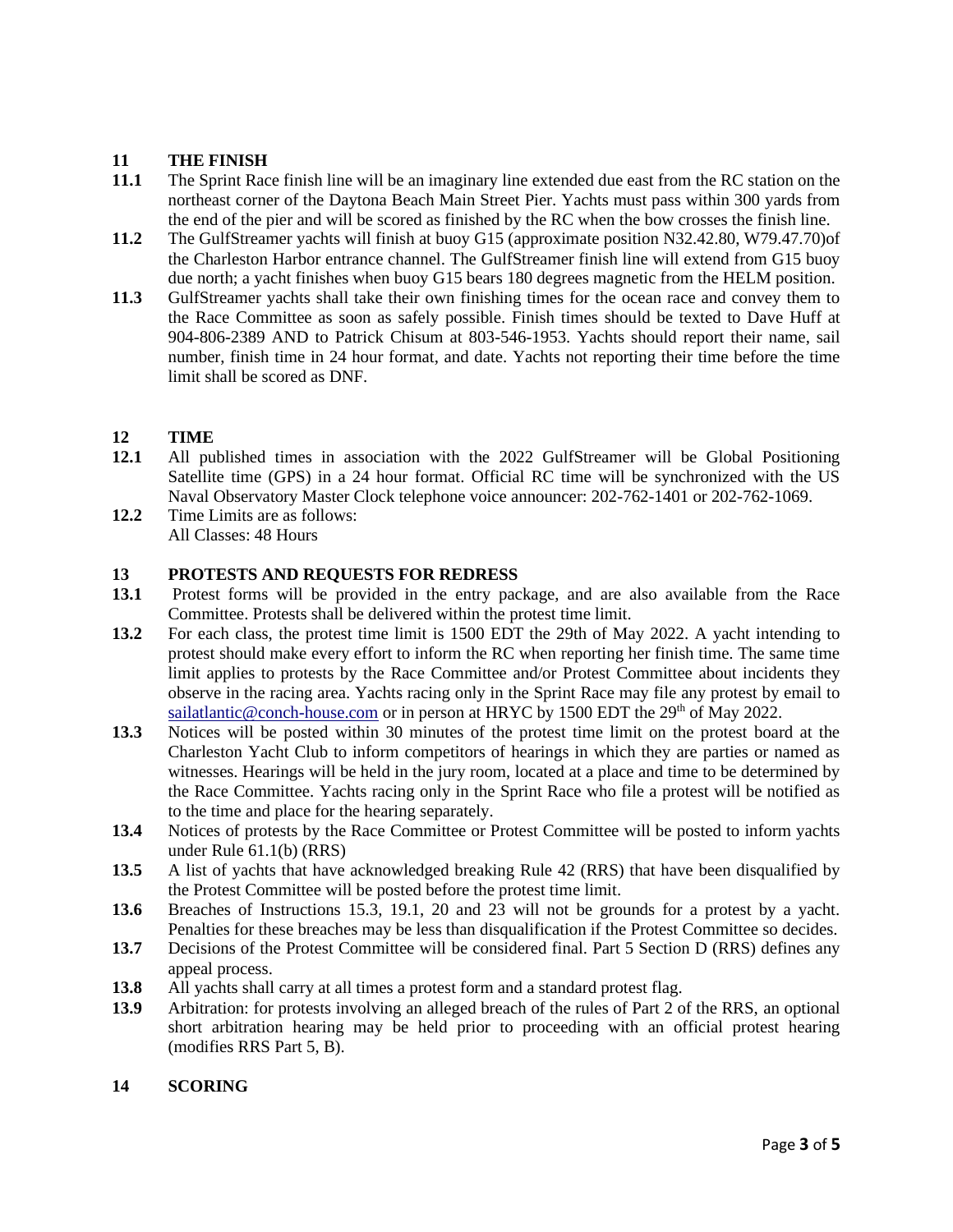- **14.1** All yachts shall be scored using their FCSA or CORA PHRF Valid Rating and corrected time on distance. **This changes NOR 9.1 which states "time on time".**
- **14.2** The Race Committee reserves the right to reclassify any yacht at its discretion.
- **14.3** Scoring will be the low point system.

#### **15 SAFETY REGULATIONS**

- **15.1** Check-in: Yachts shall sail within hailing distance of the Committee Boat, call the RC on VHF channel 72, and state their yacht's name, sail number and fleet.
- **15.2** A yacht that retires from a race shall notify the Race Committee as soon as possible by phone at 803.546.1953 (Patrick Chisum, CORA) and 904.806.2389 (Dave Huff, HRYC).
- **15.3** All yachts shall carry all the necessary safety equipment required by law, regulation, or class rules.
- **15.4** It is recommended that all yachts racing in the GulfStreamer comply with all OSR Category 2 requirements. The only exceptions will be:
	- 1. A dingy, inflatable or rigid, carried on deck or in davits ready for immediate deployment may be substituted for a life raft.
	- 2. Life rafts are not required to have a canopy or an insulated floor.
	- 3. It is recommended that all yachts racing only in the Local Sprint Race should comply with all OSR Category 4 requirements.

4. All skippers or designated representative shall provide the RC with a list of all crew members and emergency contact information at the Race HQ check in not later than Thursday May 27 at 1600 EDT.

- **15.5** Both Performance and Cruising Class yachts may be sailed with assistance self-steering gear, electric or wind. (Modifies RRS 52)**.**
- **15.6** All competing yachts shall carry hard copies of the appropriate NOAA charts covering the race course.

#### **16 REPLACEMENT OF CREW OR EQUIPMENT**

- **16.1** Substitution of competitors will not be allowed without prior written approval of the race committee.
- **16.2** Substitution of damaged or lost equipment will not be allowed unless approved by the race committee. Requests for substitution shall be made, in writing, to the Race Committee before the end of the skippers meeting.

#### **17 EQUIPMENT AND MEASUREMENT CHECKS**

- **17.1** A yacht or equipment may be inspected at any time for compliance with the class rules, the FCSA Ratings Policies and Rules, the Sailing Instructions and all other rules and policies that apply. On the water, a boat may be instructed by a Race Committee to proceed immediately to a designated area for inspection.
- **17.**2 Yachts racing the GulfStreamer shall be a minimum of 30 feet LOD. The Race Committee will consider exceptions individually. Request for exemption shall be submitted, in writing, with entry application. The GulfStreamer Sprint Race is open to all yachts with a LOD of 16 feet or more.

#### **18 OFFICIAL YACHTS**

18.1 Race Committee boats will be marked with a Race Committee flag.

#### **19 SUPPORT YACHTS**